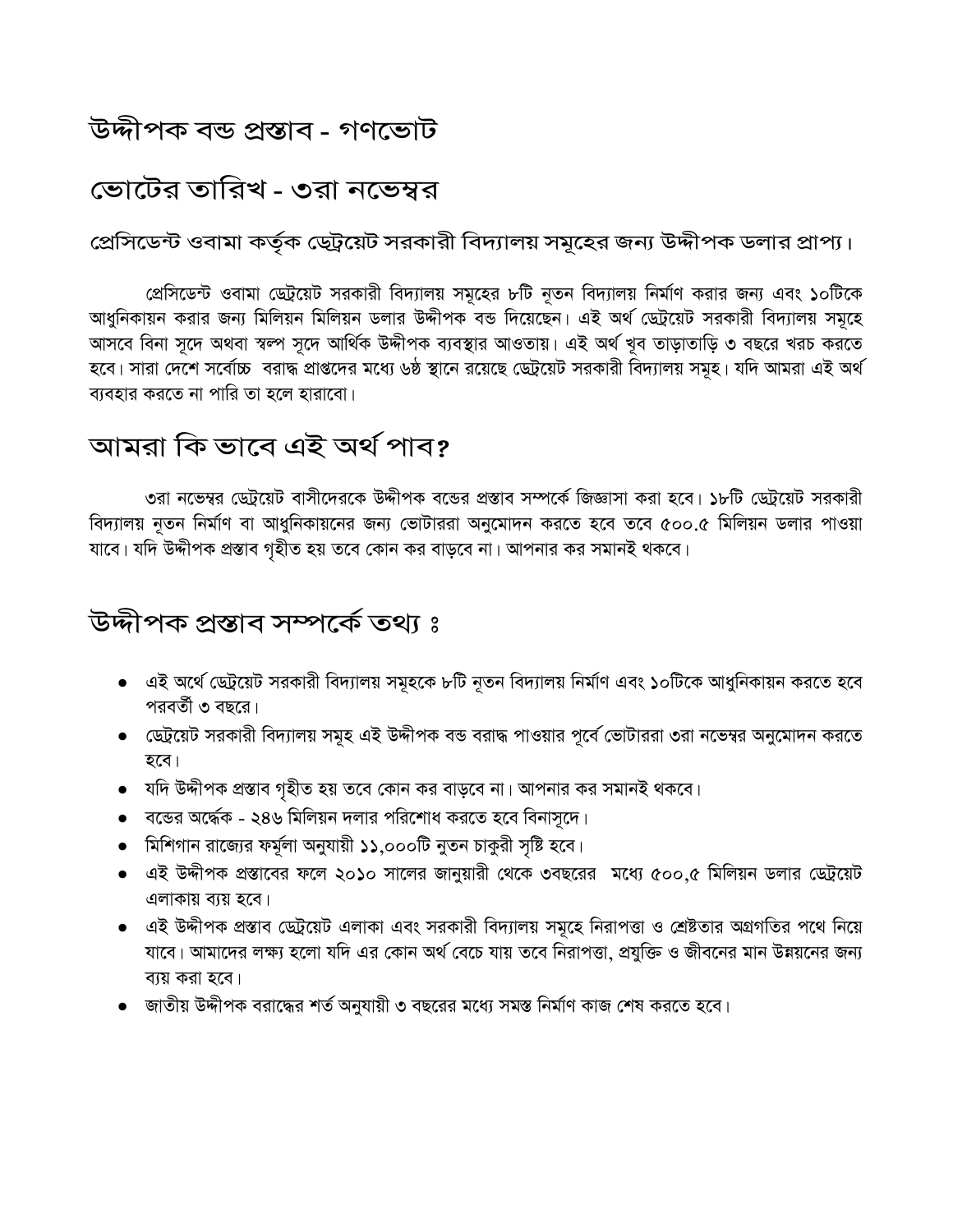# ধারাবাহিক অগ্রগতি ঃ

শিক্ষা ব্যবস্থার মান উন্নয়নের জন্য আমরা নিম্নের পদক্ষেপ সমূহ গ্রহণ করেছি ঃ

- ৪টি বিদ্যালয়ের মধ্যে ১ টিকে নেতৃত্ব প্রদান, নূতন নিয়োগদান, বিদ্যালয় সমূহকে পূনর্বিন্যাস করা এবং জাতীয় অংশ গ্রহণকারীগণকে নিযুক্ত করা।
- আমি আছি"ছাত্র ধারণের প্রচার এবং ছাত্রদেরকে ডেট্রয়েট সরকারী বিদ্যালয় সমূহ ত্যাগ রোধ করে রাখার কৰ্মসুচী গ্ৰহণ করা।
- $\bullet$   $\,$  ৪২টি বিদ্যালয়ে ৩২ মিলিয়ন গ্রীষ্মকালীন নির্মাণ কর্মসূচী সম্পন্ন করা। এই উন্নয়ন গুলো নিম্নরূপ :
- $\bullet$  সার্বিক উন্নয়ন যেমন পর্যাপ্ত আলোর ব্যবস্থা, মেঝের কাজ।
- ∙ ছাদ
- বাথরোম ও খাবার পানীয়ের মেরামত এবং প্রতিস্থাপন
- $\bullet$  খেলারমাঠ
- নিরাপত্তা ও স্বাক্ষরদান পদ্ধতির উন্নতি।
- গরম ও ঠান্ডা করার ব্যবস্থা মেরামত এবং প্রতিস্থাপন
- বিদ্যালয় সমূহ রং করা

## জবাবদিহীতা ঃ

ভোটারদেরকে নিশ্চয়তা দেয়ার জন্য এবং অর্থ বিনোগের জবাবদিহীতার জন্য ডেট্রয়েট সরকারী বিদ্যালয় সমূহের জরুরী অর্থ ব্যবস্থাপক রবার্ট বাব সমাজের বিশিষ্ট ব্যক্তিদের নিয়ে নির্মাণ ও অর্থ বরাদ্ধ পর্যবেক্ষণ করার জন্য পর্যবেক্ষণ কমিটি গঠণ করবেন। ডেট্রয়েট সরকারী বিদ্যালয় সমূহের বন্ড উপদেষ্টা কমিটি ও আর্থিক কমিটি পিতামাতা, রাজনৈতিক নেতা, শিল্প ও শ্রমিক নেতা এবং সামাজিক নেতাদের সমন্বয়ে গঠণ করা হবে যাতে আমাদের লক্ষ্য অর্জন নিশ্চিত হয়।

## সাকুল্যে সংগ্ৰহ ঃ

Bethune Academy Modernized

Brightmoor PK-8 New Building

Chadsey High School

প্রকল্পের সুপারিশসমূহ ঃ

এই বন্ড কর্মসূচীতে স্থানীয় ক্ষুদ্র ব্যবসায়িক প্রতিষ্ঠানকে সংযুক্ত করা হবে :

### • প্রথমতঃ ডেট্রয়েট বাসীকে নিযুক্ত করা হবে

- 
- 
- 
- 
- পরামর্শ ও ছাত্র নিয়োগ কর্মসুচী থাকবে যাতে নূতন প্রজন্মকে ডেট্রয়েট নির্মাণ পেশায় প্রশিক্ষিত করা যায়।
- 
-